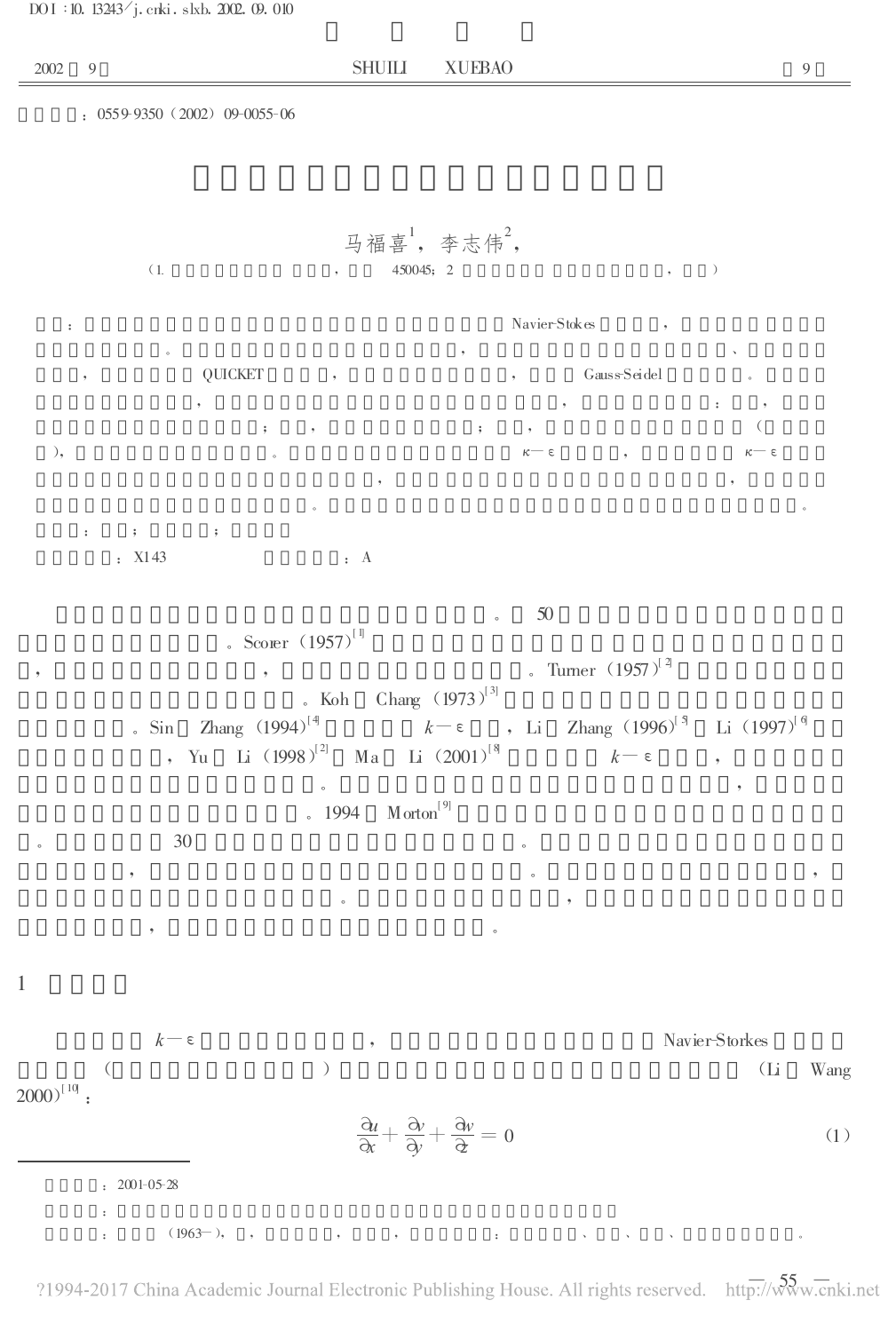$$
\begin{cases}\n\frac{\partial u}{\partial t} + u \frac{\partial u}{\partial x} + v \frac{\partial u}{\partial y} + w \frac{\partial u}{\partial z} = -\frac{1}{\rho_{ref}} \frac{\partial P}{\partial x} + \frac{\partial [\left(v + w\right)S_{xx}]}{\partial x} + \frac{\partial [\left(v + w\right)S_{xy}]}{\partial y} + \frac{\partial [\left(v + w\right)S_{xz}]}{\partial z} + g_x \frac{\rho - \rho_{ref}}{\rho_{ref}} \\
\frac{\partial v}{\partial t} + u \frac{\partial v}{\partial x} + v \frac{\partial v}{\partial y} + w \frac{\partial v}{\partial z} = -\frac{1}{\rho_{ref}} \frac{\partial P}{\partial y} + \frac{\partial [\left(v + w\right)S_{xy}]}{\partial x} + \frac{\partial [\left(v + w\right)S_{yy}]}{\partial y} + \frac{\partial [\left(v + w\right)S_{yz}]}{\partial z} + g_y \frac{\rho - \rho_{ref}}{\rho_{ref}} \\
\frac{\partial w}{\partial t} + u \frac{\partial w}{\partial x} + v \frac{\partial w}{\partial y} + w \frac{\partial w}{\partial z} = -\frac{1}{\rho_{ref}} \frac{\partial P}{\partial t} + \frac{\partial [\left(v + w\right)S_{xz}]}{\partial x} + \frac{\partial [\left(v + w\right)S_{yz}]}{\partial y} + \frac{\partial [\left(v + w\right)S_{zz}]}{\partial z} + g_z \frac{\rho - \rho_{ref}}{\rho_{ref}} \\
(2) \quad \text{(Yu} \quad \text{Li}, \quad 1998)^{[7]},\n\end{cases}
$$

$$
\frac{\partial C}{\partial t} + u \frac{\partial C}{\partial x} + v \frac{\partial C}{\partial y} + w \frac{\partial C}{\partial z} =
$$
\n
$$
\frac{\partial}{\partial x} \left[ \left( \nu + \frac{\nu_i}{\sigma_{xy}} \right) \frac{\partial C}{\partial x} \right] + \frac{\partial}{\partial y} \left[ \left( \nu + \frac{\nu_i}{\sigma_{xy}} \right) \frac{\partial C}{\partial y} \right] + \frac{\partial}{\partial z} \left[ \left( \nu + \frac{\nu_i}{\sigma_{xy}} \right) \frac{\partial C}{\partial z} \right]
$$
\n(3)

Smagorinsky

$$
v_t = L^2 \sqrt{0.5[S_x^2 + S_y^2 + S_z^2 + 2(S_x^2 + S_x^2 + S_y^2)]}
$$
  
\n
$$
L = 2C_s (\Delta_x \Delta_y \Delta_z)^{1/3}
$$
\n(4)

L =2Cs(ΔxΔyΔz) :v<sup>t</sup> ;L ;C<sup>s</sup> , 0.1 ~ 0.2 , 0.1 ;Δx , Δy Δz 。 (2) (4) : Sxx =2 u x , Syy =2 v y , Szz =2 w <sup>z</sup> ; Sxy = u y + v x , Syz = v z + w y , Sxz = u z + w x ρ : ρ= ρref + ρ C (ρ-ρref)=ρref[ 1 +β(ρ-ρref)] , (6) <sup>β</sup> <sup>=</sup> <sup>1</sup> ρref ρ C 。

, , Gauss-Seidel 。

 $\overline{\phantom{a}}$ 

 $1);$ 

,

 $x, y \quad z \qquad ; u, v \quad w$ x,  $y$  z ;  $P$  ;  $g_x$ ,  $g_y$   $g_z$ x, y z ,  $g_x = 0$ ,  $g_y = 0$ ,  $g_z = -9.8$  $m/s^2$ ;  $\rho$  $\varrho_{ref}$  ;  $C$  ;  $\sigma_{St}$ Schmidt ,  $0.5$  (Launder Spalding,  $1974$ )<sup>[12]</sup>. 。

, and the contract of the contract of  $\text{QUICKEST }\left( \text{Li},\text{ }1997\right)^{[6]}$ 



$$
(2\% \sim 10\%) W_0, \qquad W_0 = 0.9 \sqrt{\frac{\rho_0 - \rho_{ref}}{\rho_{ref}}} D_0 \quad (\text{Score}, \quad 1957)^{[1]},
$$
  

$$
\frac{\rho_0 - \rho_{ref}}{\rho_{ref}}, \qquad \qquad ; \ D_0
$$

71994-2017 China Academic Journal Electronic Publishing House. All rights reserved. http://www.cnki.net

, where  $\mathbf{r}$  is the set of  $\mathbf{r}$  is the set of  $\mathbf{r}$  is the set of  $\mathbf{r}$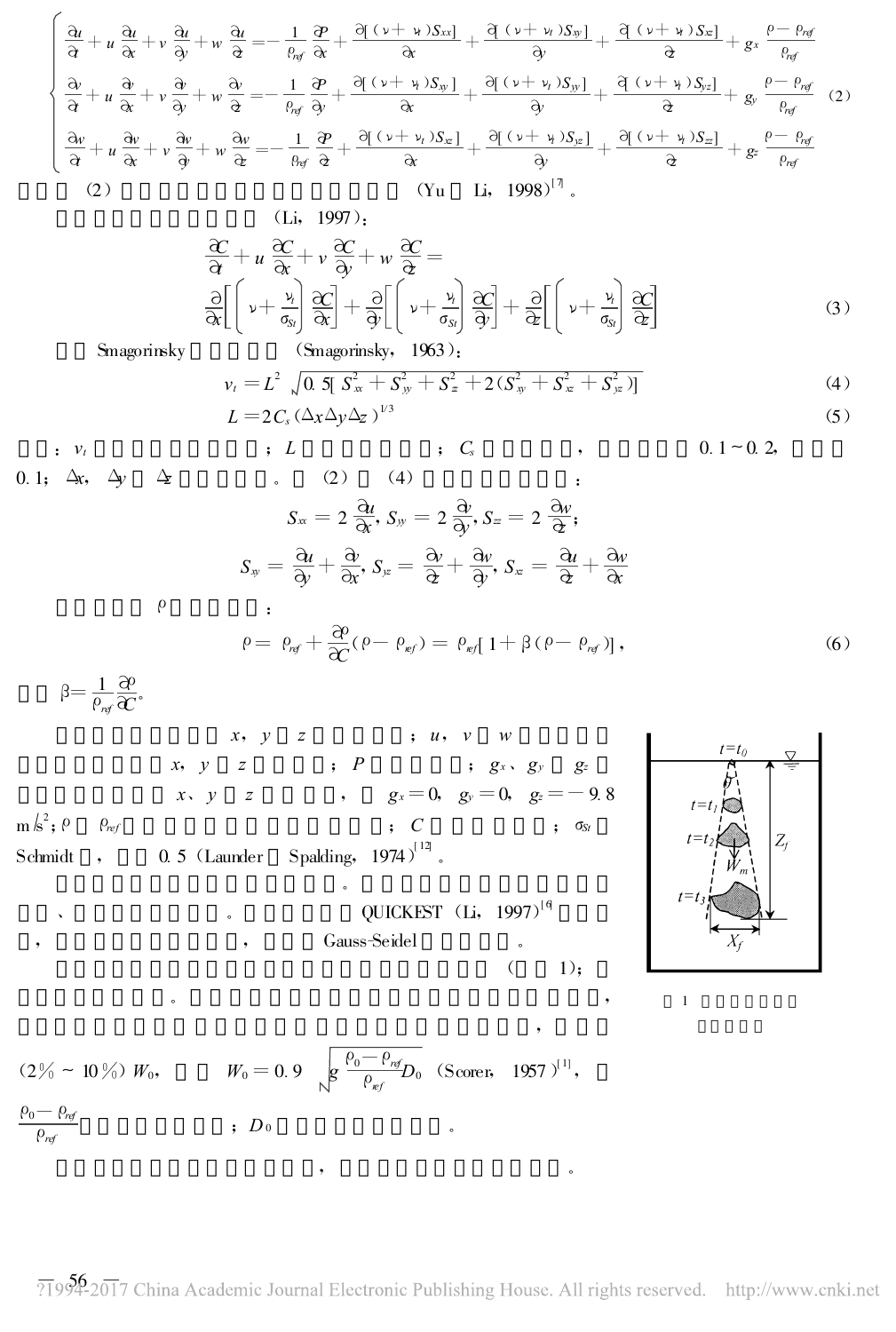

 $1\,$ 

 $(1)$ 

 $; (3)$ 

?1994-2017 China Academic Journal Electronic Publishing House. All rights reserved. http://www.cnki.net

Scorer

4

 $\ddot{\cdot}$ 

 $10\,$ 

 $\ddot{\phantom{0}}$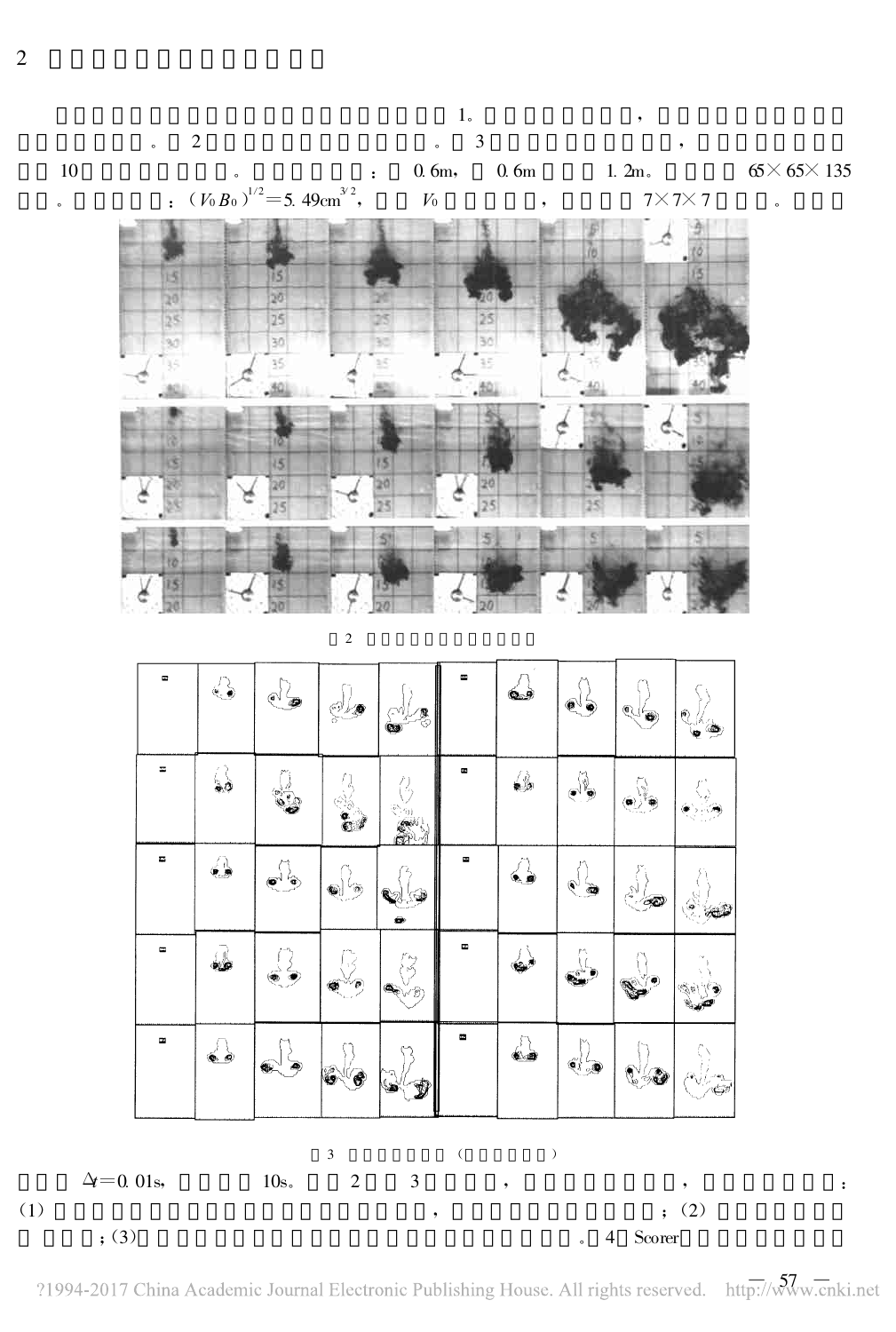



 $\overline{4}$ 



 $\overline{\phantom{a}}$ 

 $k\text{-}\!\epsilon$ 





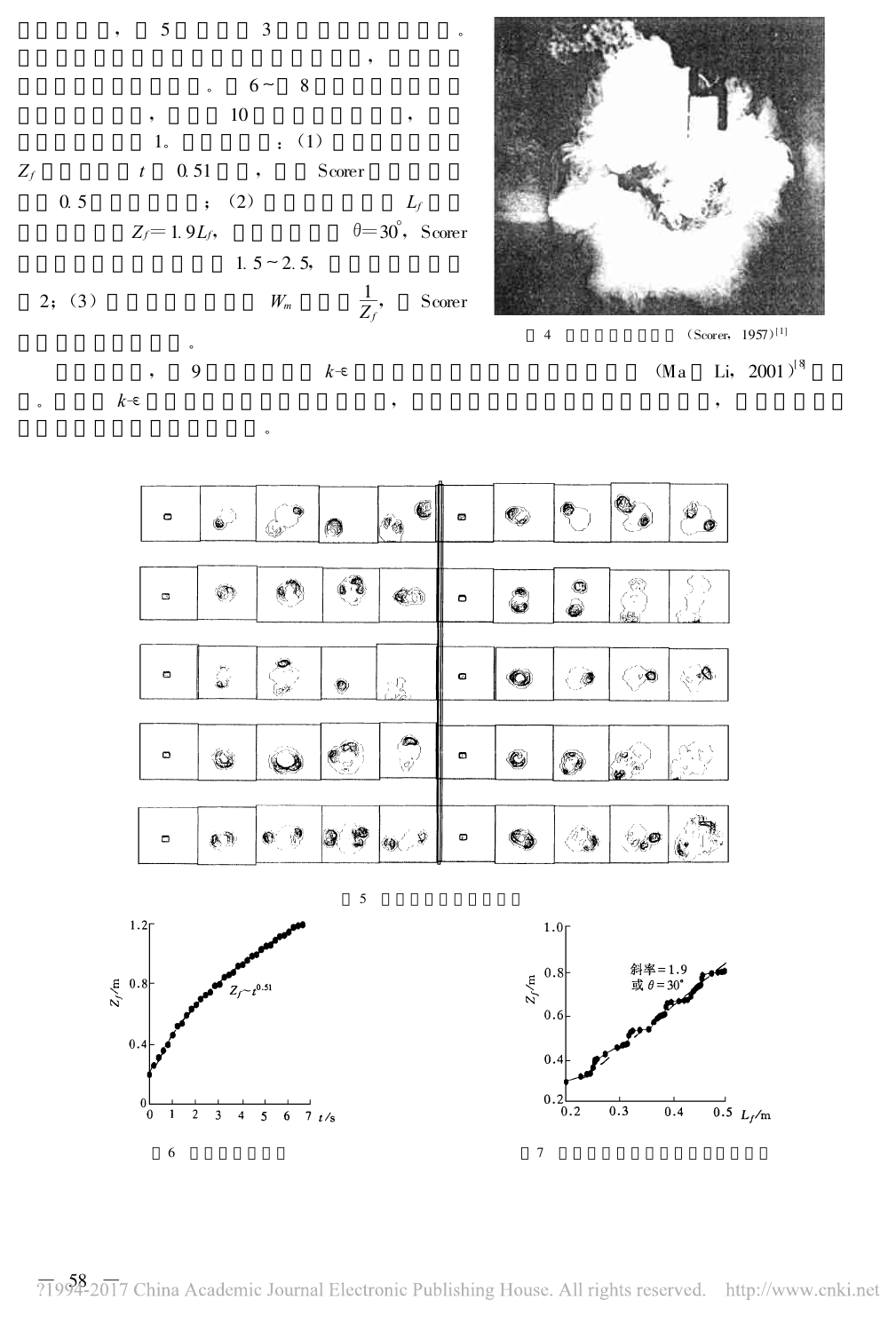

[ 1] Scorer R S. Experiments on convection of isolated masses of buoyant fluid [ J]. J. Fluid Mech. 1957, 2: 583-594.

[ 2] Turner J S. Buoyant vortex rings  $[J]$  . Proc. R. Soc. Lond., A. 1957, 239: 61–75.

3

:

- [ 3] Koh R C Y, Chang Y C. Mathematical model for barged ocean disposal of wastes [ R]. Pacific Northwest Envir. Res. Lab. Nat. Envir. Res. Ctr., Corvallis, Ore. 1973.
- [ 4] Sin Y S, Zhang L W. Numerical modelling of sludge dumping in a stratified environment [ G. Proc., Int. Conf. On Hydr. in Civ. Engrg. 1994: 327 - 332.
- [ 5] Li C W, Zhang F. Three-dimensional simulation of plumes using a split-operator scheme [ J]. Int. J. Numer. for Heat and Fluid Flow 1996, 6 (2): 25–36.
- $[6]$  Li C W. Convection of particle plumes  $[J]$ . J. Hydr. Res. 1997, 35 (3): 363-376.
- [ 7] Yu T S, Li C W. Instantaneous discharge of buoyant fluid in cross-flow [ J] .J. Hydr. Engrg., ASCE, 1998, 124  $(11):$  1161 -1176.
- [ 8] Ma F X, Li C W. 3D Numerical Simulation of Ambient Discharge of Buoyant Water [ J] . Applied Numerical Modeling.  $2001, 25(5)$ :  $375 - 384$ .
- [ 9] Morton B R, Nguyen K C, Cresswell R W. Similarity and self-similarity in the motion of thermals and puffs [ M] . Recent research Advances in the Fluid Mechanics of turbulent jets and Plumes.1994 .
- [ 10] Li C W, Wang J H. Large eddy simulation of free surface shallow-water flow [ J]. Int. J. Numer. Meth. Fluids 2000, 34:  $31 - 46$ .
- [11] Smagorinsky J. General circulation experiments with the primitive equations. Part I: the basic experiment [J]. Monthly weather review 1963, 91:  $91 - 152$ .
- [ 12] Launder B E, Spalding D B. The numerical computation of turbulent flow [ J]. Comp. Meth. Appl. Mech. and Engrg.  $1974, 3$  :  $269 - 289$ .